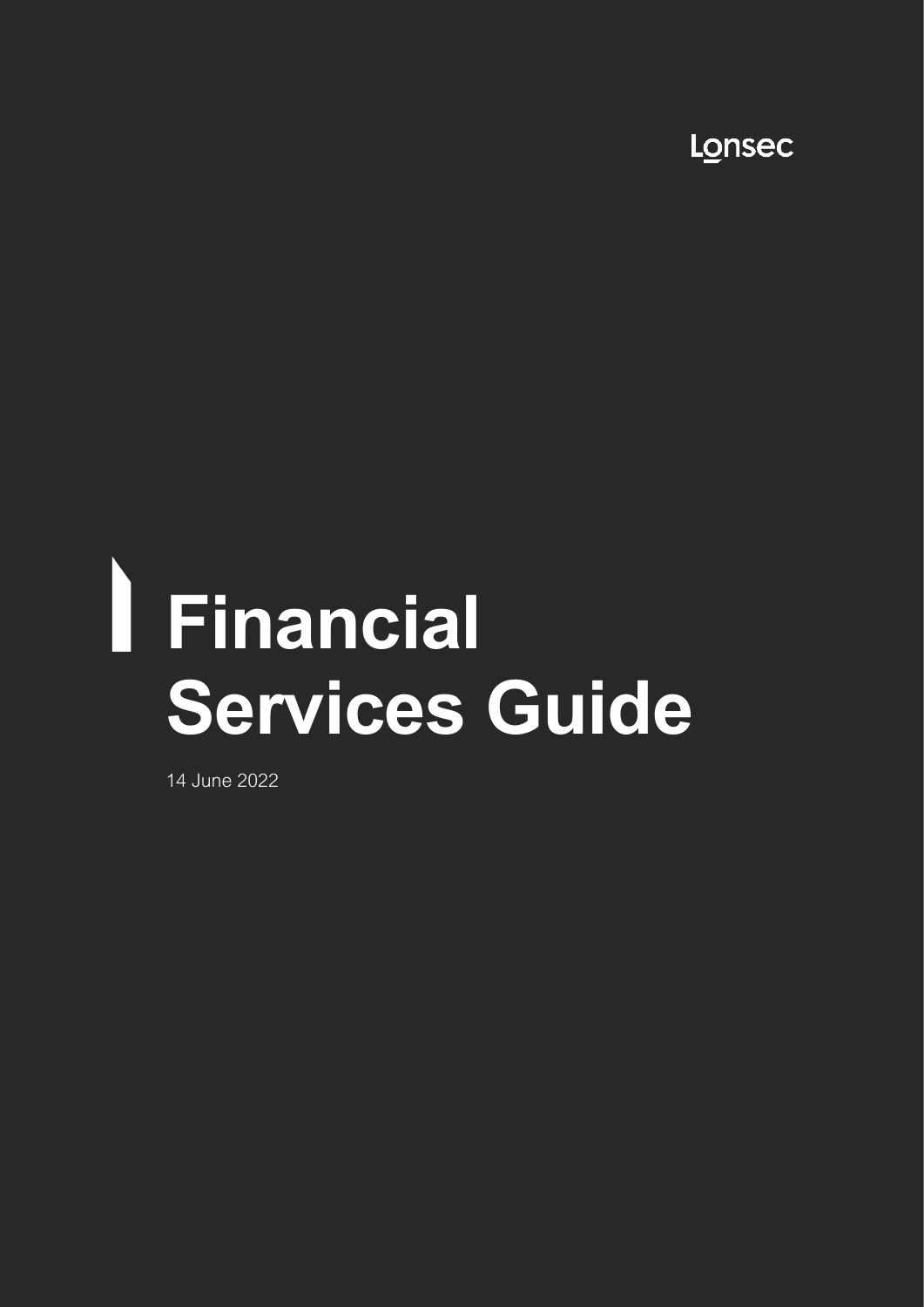# 01 Financial Services Guide

This Financial Services Guide (FSG) has been prepared and issued by Lonsec Research Pty Ltd ABN 11 151 658 561 (Lonsec Research, we, us, our), holder of Australian Financial Services Licence (AFSL) No. 421445, to assist you in determining whether to use our financial services and products. This is an important document, and you should read it carefully. The contents of this FSG are general information only and does not take into account your personal needs or objectives. Lonsec Research provides no warranty as to the suitability of the services of this FSG for any particular person.

## 1.1 What is a Financial Services Guide?

This FSG's purpose is to provide you with important information regarding services offered by Lonsec Research. You should be read this FSG prior to using our services. This document was prepared to inform you about:

- who we are and our contact details:
- the financial services we provide;
- the remuneration that may be paid to us and other persons in relation to the financial services we provide;
- how we deal with conflicts of interest; and
- how we deal with complaints

## 1.2 About Lonsec Research and its related parties

Lonsec Research provides in-depth, investigative investment research across a broad range of listed and unlisted investments. Lonsec Research is a wholly owned subsidiary of Lonsec Holdings Pty Ltd (ABN 41 151 235 406) (Lonsec Holdings). Other subsidiaries of Lonsec Holdings include SuperRatings Pty Ltd (ABN 95 100 192 283) and Lonsec Investment Solutions Pty Ltd (ABN 95 608 837 583). All employees of the Lonsec group entities, including Lonsec Research, are employed by Lonsec Fiscal Pty Ltd (ABN 94 151 658 534).

#### Contact Details

Lonsec Research Pty Ltd Level 7, 90 Collins Street Melbourne VIC 3000 **Tel:** 1300 826 395

**Email:** info@lonsec.com.au www.lonsecresearch.com.au

#### 1.3 What kind of financial services can Lonsec Research provide?

Lonsec Research is authorised under its Australian Financial Services Licence to provide general financial product advice to retail and wholesale clients on the following types of financial products:

• securities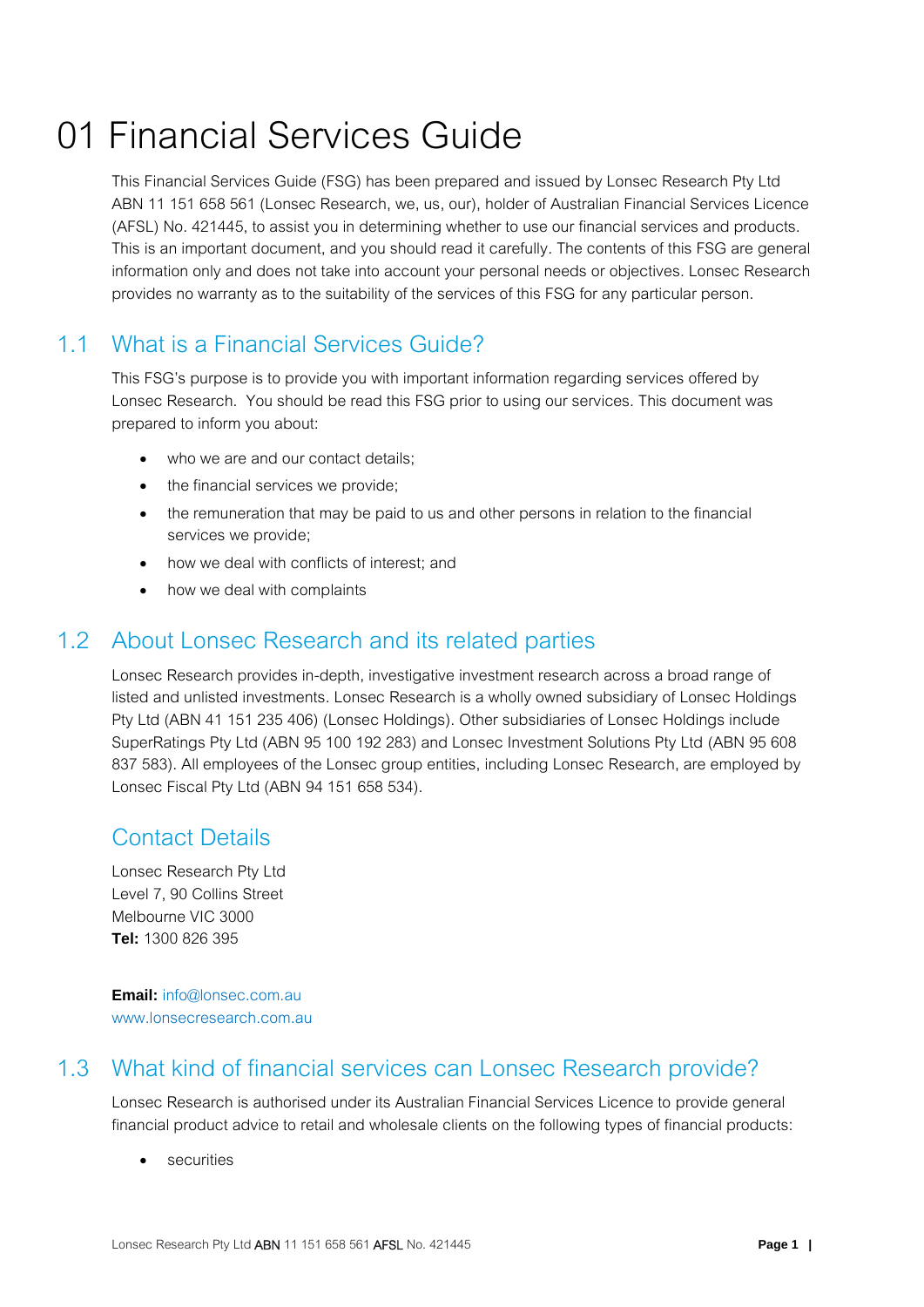- deposit and payment products limited to basic product products
- **derivatives**
- interests in managed investment schemes including investor directed portfolio services
- superannuation
- retirement savings accounts
- foreign exchange products
- life products including:
	- o investment life insurance products as well as any products issued by a Registered Life Insurance Company that are backed by one or more of its statutory funds; and
	- o life risk insurance products as well as any products issued by a Registered Life Insurance Company that are backed by one or more of its statutory funds;

Lonsec Research is also authorised to deal in a financial product by arranging for another person to apply for, acquire, vary, or dispose the above types of products for or by retail and wholesale clients.

#### 1.4 Provision of general advice

Any advice that Lonsec Research provides is of a general nature and does not take into account your personal financial situation, objectives or needs. You should, before acting on the information, consider its appropriateness having regard to your own financial objectives, situation and needs and if appropriate, obtain personal financial advice on the matter from a financial adviser. Before making a decision regarding any financial product, you should obtain and consider a copy of the relevant Product Disclosure Statement or offer document from the financial product issuer.

#### 1.5 How Lonsec Research is paid

Lonsec Research receives fees from Fund Managers and/or financial product issuers for researching their financial product(s) using comprehensive and objective criteria. Lonsec receives subscriptions fees for providing research content to subscribers including Fund Managers and financial product issuers. Lonsec Research's fees are not linked to the financial rating outcome of a particular financial product. Lonsec Research fees are determined by private agreement with its clients depending on a number of criteria including the number of financial advisors who access Lonsec Research publications, the range of publications accessed and the complexity of a specific research assignment. Due to the specific nature of its charges, disclosure of Lonsec Research fees may not be ascertainable when you receive this FSG, but you are able to request this information in writing before a financial service is provided to you.

The fees received by Lonsec Research do not have an effect on the inclusion (or otherwise) of a financial product in portfolios managed by Lonsec Investment Services; or in approved product lists as a result of Lonsec Investment Services consulting activities.

Lonsec Research may refer its clients to our sustainability research partner Sustainable Platform Pty Ltd for their services. Sustainable Platform will pay to Lonsec Research the following percentage of annual revenue received as a result of the referral: Year one – 15% Year two – 10% Year three – 5%.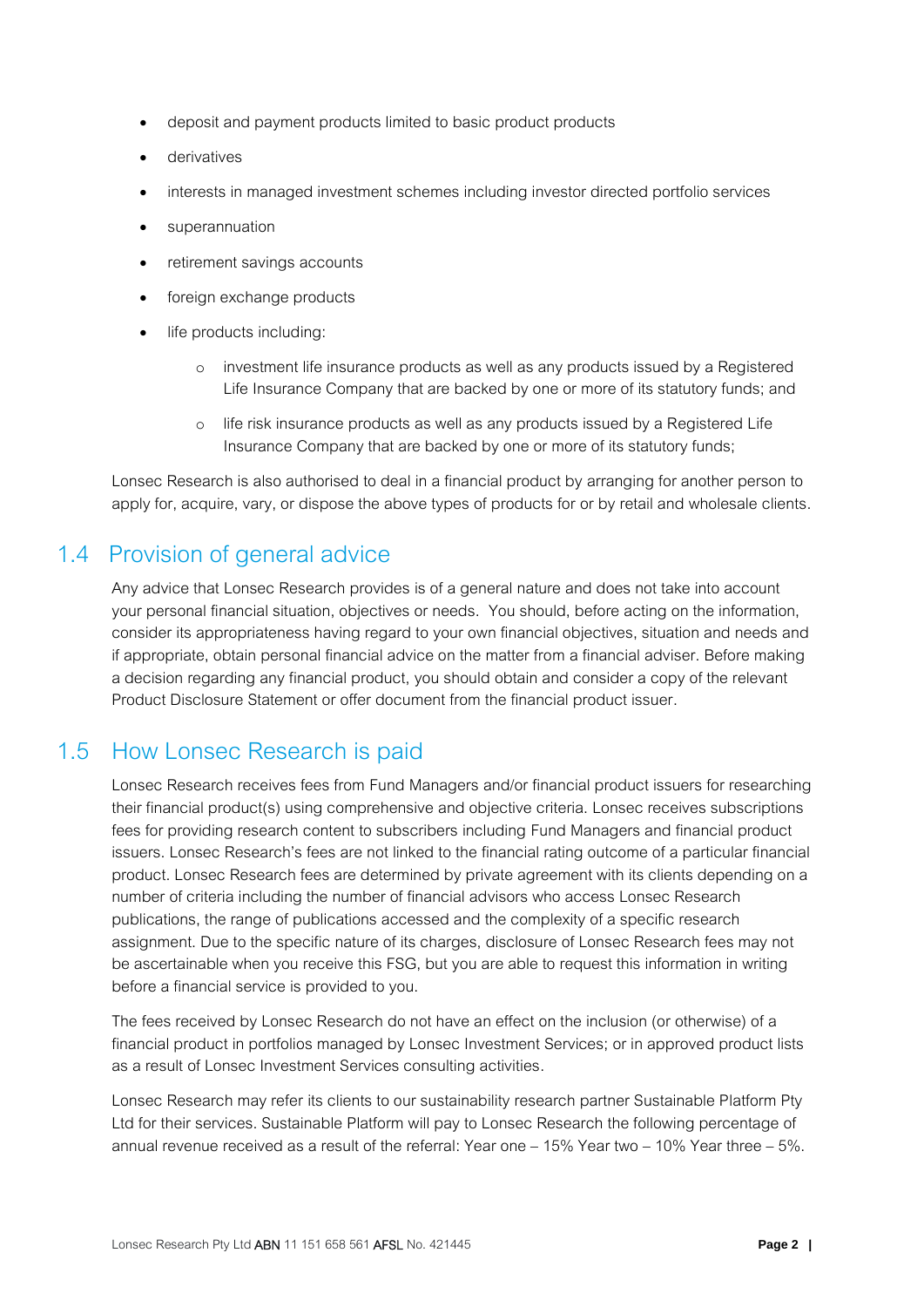We do not have any direct employees as all employees are contracted, for employment purposes, with Lonsec Fiscal, a subsidiary of Lonsec Holdings. All employees of Lonsec are paid a salary and do not receive any commissions or fees. Sales employees may have a sales commission plan, relevant for sales to Wholesale clients, as offered by Lonsec Research from time to time at its discretion. All employees of Lonsec are paid a salary and may receive a discretionary bonus which is not guaranteed.

#### 1.6 How do we manage our compensation arrangements?

Lonsec Research has Professional Indemnity insurance arrangements in place to compensate clients for loss or damage because of breaches of any relevant legislative obligations by Lonsec Research or its representatives which satisfy section 912B of the Corporations Act 2001.

#### 1.7 What should you do if you have a complaint?

Lonsec Research's internal complaints handling process is designed to ensure that your concerns are treated seriously, addressed promptly and fairly. A complaint may be lodged either verbally or in writing and will be dealt with in strict confidence. If you have a complaint relating to Lonsec Research's products, services, its employees, the complaint should be addressed to:

#### **Complaints Manager**

Lonsec Research Pty Ltd L 7, 90 Collins Street, Melbourne Vic 3000 **Tel**: 1300 826 395

#### **Email:** Complaints@lonsec.com.au

An individual may request further information about Lonsec Research's internal complaints handling procedure at any time. If an individual is not satisfied with the outcome of their complaint or has not received a response within 30 days from Lonsec Research, the individual can complain to the Australian Financial Complaints Authority (AFCA).

AFCA provides an independent dispute resolution service and can be contacted on:

**Online:** [www.afca.org.au](http://www.afca.org.au/) **Email:** [info@afca.org.au](mailto:info@afca.org.au) **Phone:** 1800 931 678 **Mail:**  Australian Financial Complaints Authority GPO Box 3 Melbourne, Victoria, 3001.

#### 1.8 Conflicts of Interest

Lonsec Research is aware of the inherent potential conflicts of interest associated with the provision of ratings and how we are remunerated for our services. There are a comprehensive set of policies, and procedures in place at Lonsec Holdings that apply to its subsidiaries including Lonsec Research. Information barriers (both permanent and temporary) consistent with our regulatory obligations under Regulatory Guide 79 are in place to manage either perceived or actual conflicts of interest. Employees of Lonsec Research also have to abide by Personal Trading and Gifts and Entertainment requirements and are trained on these requirements from time to time.